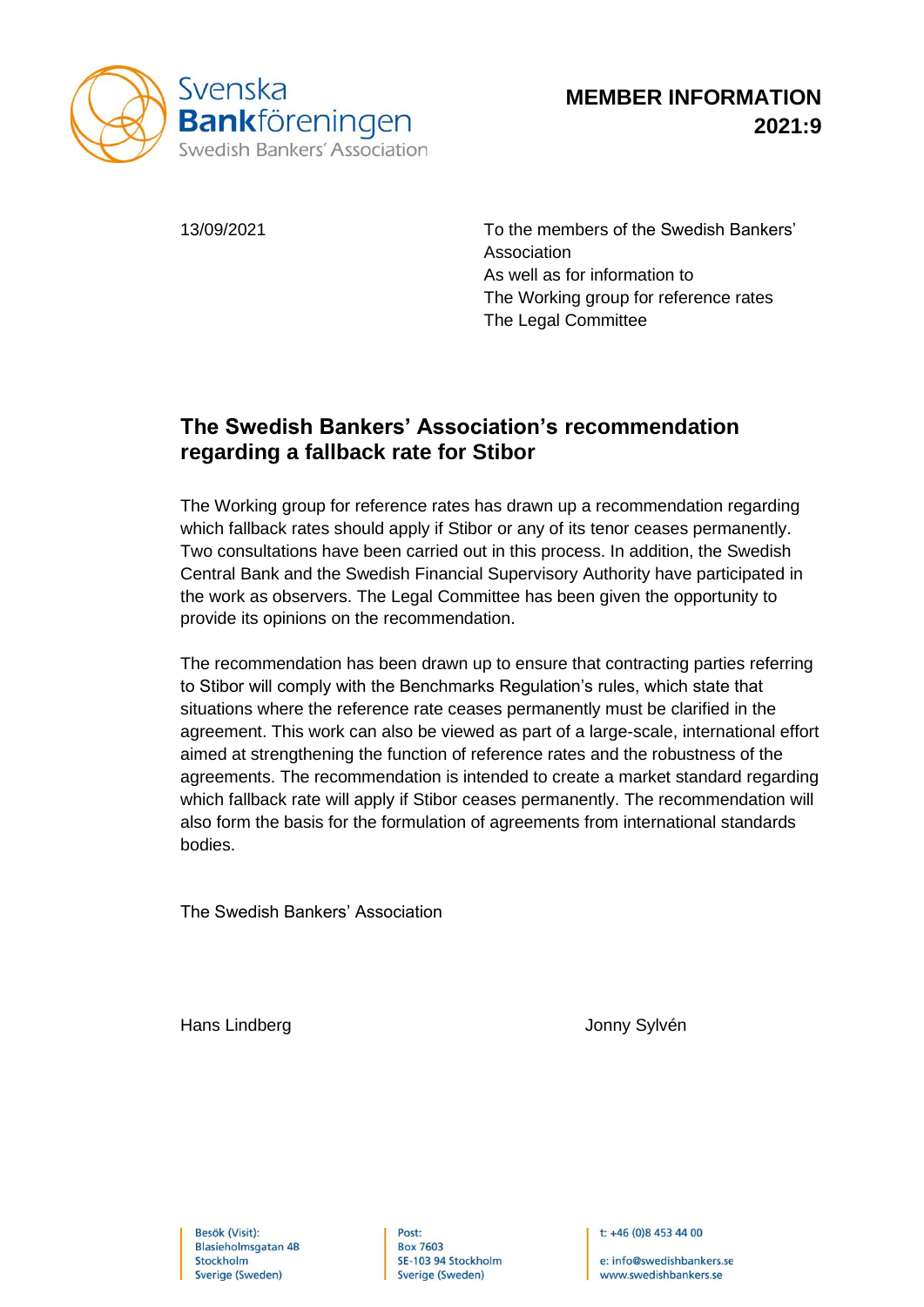

# **Recommendation regarding a fallback rate for Stibor**

### **General recommendations**

Financial contracts that refer to Stibor should regulate:

- which trigger events in the contract mean that one or more tenors of, or the entire, Stibor will cease to function permanently as a reference rate,
- which interest rate replaces Stibor if a trigger event occurs, which means that a tenor of, or the entire, Stibor will cease to function permanently as a reference rate,
- time when the fallback rate begins to apply to the financial contract.

The following trigger events are recommended to be used in financial contracts that refer to Stibor. Trigger events 1–5 should be used in all financial contracts that refer to Stibor. Trigger events 6–7 can be used in financial contracts that refer to Stibor if the contracting parties deem it necessary.

A statement by a public authority other than the Stibor administrator's supervisory authority that the Stibor rate will be discontinued will not have any impact and will therefore not constitute a trigger event.

### **Recommended trigger events**

- 1. The supervisory authority for Stibor's administrator makes a public statement or publishes information stating that the administrator is no longer providing or will no longer provide one or more Stibor rates.
- 2. The administrator of Stibor makes a public statement or publishes information stating that the administrator is no longer providing or will no longer provide one or more Stibor rates.
- 3. The bankruptcy administrator of Stibor's administrator or the administrator, according to the resolution regulations, of Stibor's administrator makes a public statement or publishes information stating that the administrator is no longer providing or will no longer provide one or more Stibor rates.
- 4. The supervisory authority for Stibor's administrator makes a public statement or publishes information stating that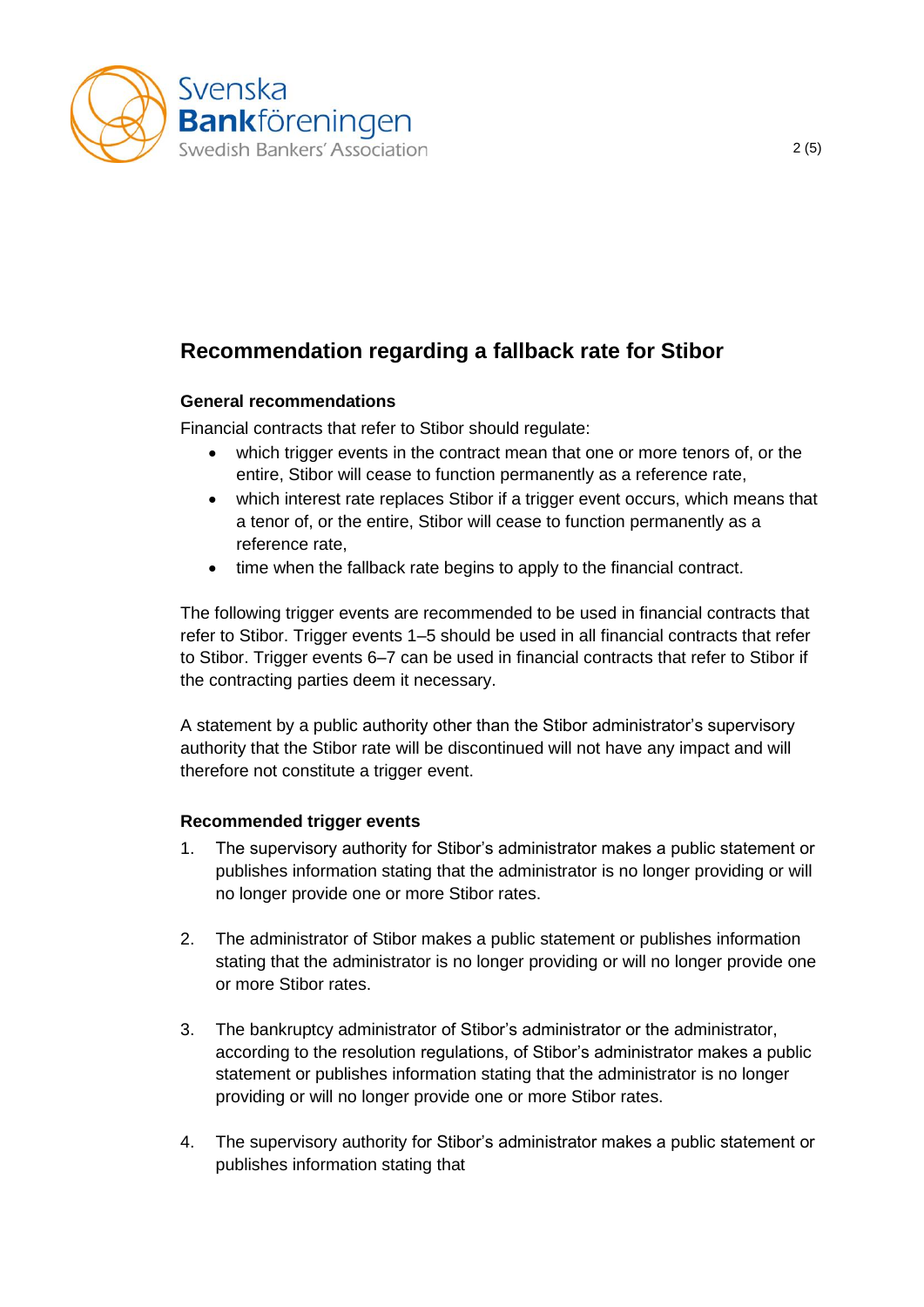

- a) One or more Stibor rates are no longer, or will no longer be, representative of the underlying market that the Stibor rate or Stibor rates are intended to represent, and
- b) The representativeness of the Stibor rate or the Stibor rates will not be restored.
- 5. The supervisory authority for Stibor's administrator makes a public statement or publishes information stating that it is, or will be, illegal to use one or more Stibor rates as a reference rate in financial contracts.
- 6. One or more Stibor rates cease to be provided without a statement or publication of information in accordance with items 1–3 above. Contracting parties must agree on what is considered a permanent cessation if this trigger is to be included in the contract.
- 7. Stibor's administrator or the supervisory authority for Stibor's administrator makes a public statement or publishes information stating that one or more Stibor rates should or may no longer be used, without reference to regulations.

#### **Recommendation regarding fallback rate**

The interest rate that replaces the Stibor rate if a trigger event occurs and one or more tenors, or the entire Stibor, permanently cease to function as a reference rate, is recommended to be the adjusted (compounded) Swestr for the same term as Stibor plus a spread adjustment. This division of the fallback rate into two parts conforms to the way fallback rates have been specified internationally. The adjusted Swestr is used to create a term, while the spread adjustment is used to even out the differences between Stibor and the adjusted Swestr. This is to reduce the risk of value transfers between the parties resulting from the change of reference rate.

The adjusted Swestr must be calculated in a conventional manner in line with international standards. In Sweden, this calculation will be made according to the principles established by ISDA. The spread adjustment will also be calculated in the way specified by ISDA. This means calculating the median daily difference between Stibor and the adjusted Swestr over the previous five years.

#### *Adjusted Swestr*

To obtain terms for the fallback rate, compound interest on Swestr is calculated for the same terms as the interest rate it is to replace. Calculation of adjusted Swestr can consequently only take place at the end of an interest period. To perform compounded interest calculations, an observation period is required for the days on which the interest is to be read. The convention that will be used here entails that the observation period begins and ends earlier than the interest period. This follows an international convention that is used for other fallback rates and by ISDA.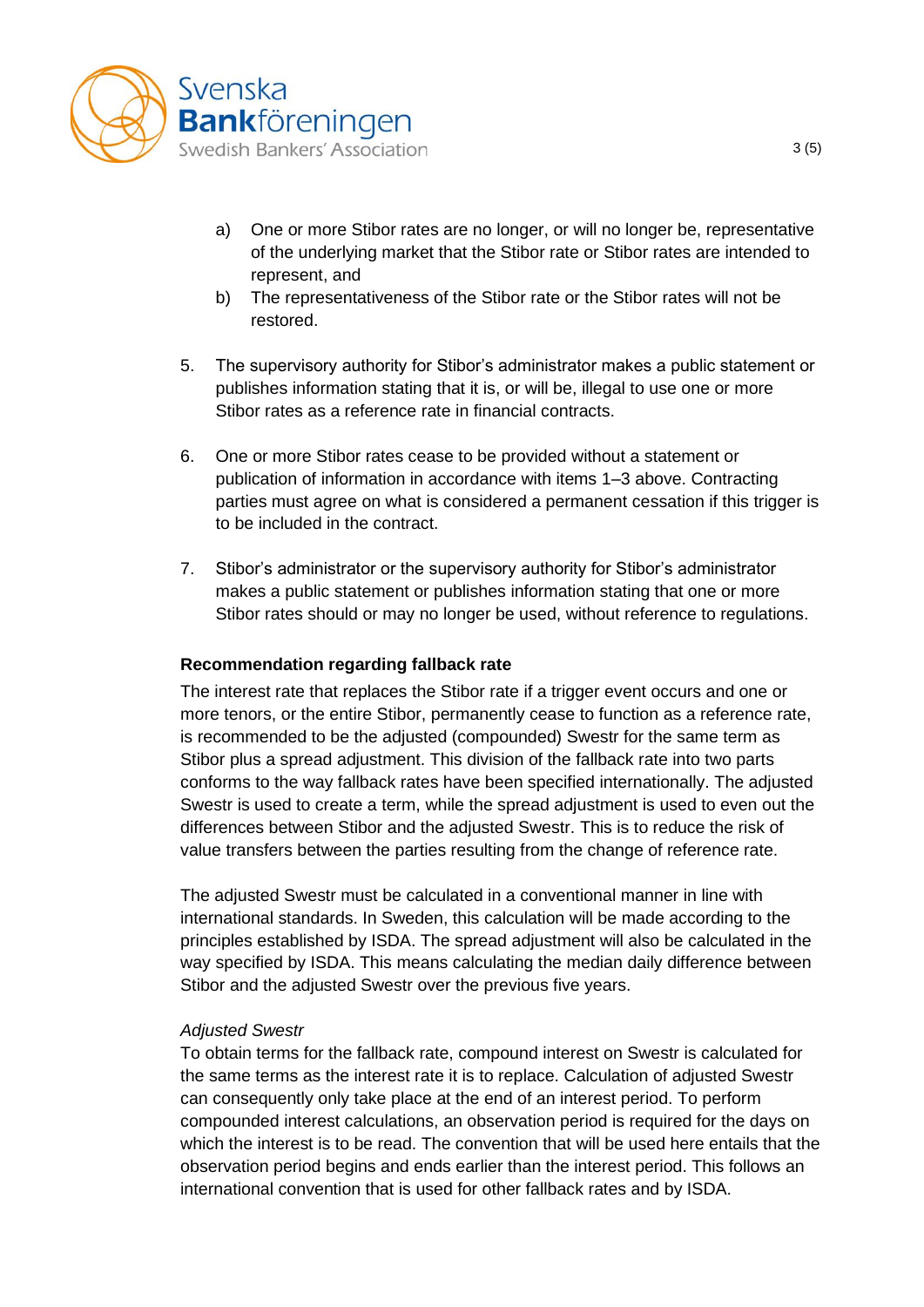

Adjusted Swestr is calculated for the same terms as Stibor, apart from T/N, i.e. for 1w, 1m, 2m, 3m and 6m. Stibor's T/N has the same term as Swestr, and for Stibor T/N, adjusted Swestr is not used in the calculation of its fallback rate, rather Swestr.

### *Spread adjustment*

A spread adjustment will be used to reduce the risk of value transfer when a reference rate is replaced. A spread adjustment will be calculated for each term for Stibor. The spread adjustment will, in accordance with international standards, be the median difference during the previous five years between the relevant Stibor rate and an adjusted Swestr rate.

The calculation of the difference between the interest rates is performed for the corresponding terms. This means that the most recently calculated difference is calculated on the current adjusted Swestr and relevant Stibor, which was initiated one interest period before, taking into account shifts in observation periods. Differences are only calculated for days when there are historical observations for both rates.

A new spread adjustment is calculated every trading day, up to and including the day of a trigger event. The spread adjustment is calculated every day, for each term, as the median difference between the Stibor rate and the adjusted Swestr for the corresponding period. If a trigger event occurs, the spread adjustment will be locked at the last published value on the date considered to be the trigger event.

## **Recommendation regarding when the fallback rate takes effect**

When a trigger event occurs, which means that the Stibor rate ceases, the change to the fallback rate should take place in connection with an interest rate determination opportunity. The change must take place at the latest in connection with the first interest rate determination opportunity *after* Stibor has ceased. The parties to the contract are recommended to agree on this time in advance.

The financial contract can also describe what applies or which measures are to be taken if Swestr ceases.

## **Definitions**

*Fallback solution*: A general structure for what should happen if the reference rate in the contract in the form of a Stibor rate is discontinued. The three components of the general fallback solution are triggers, fallback rate and the time when the change is to take place.

*Fallback clause*: The clause in the contract that describes the fallback solution.